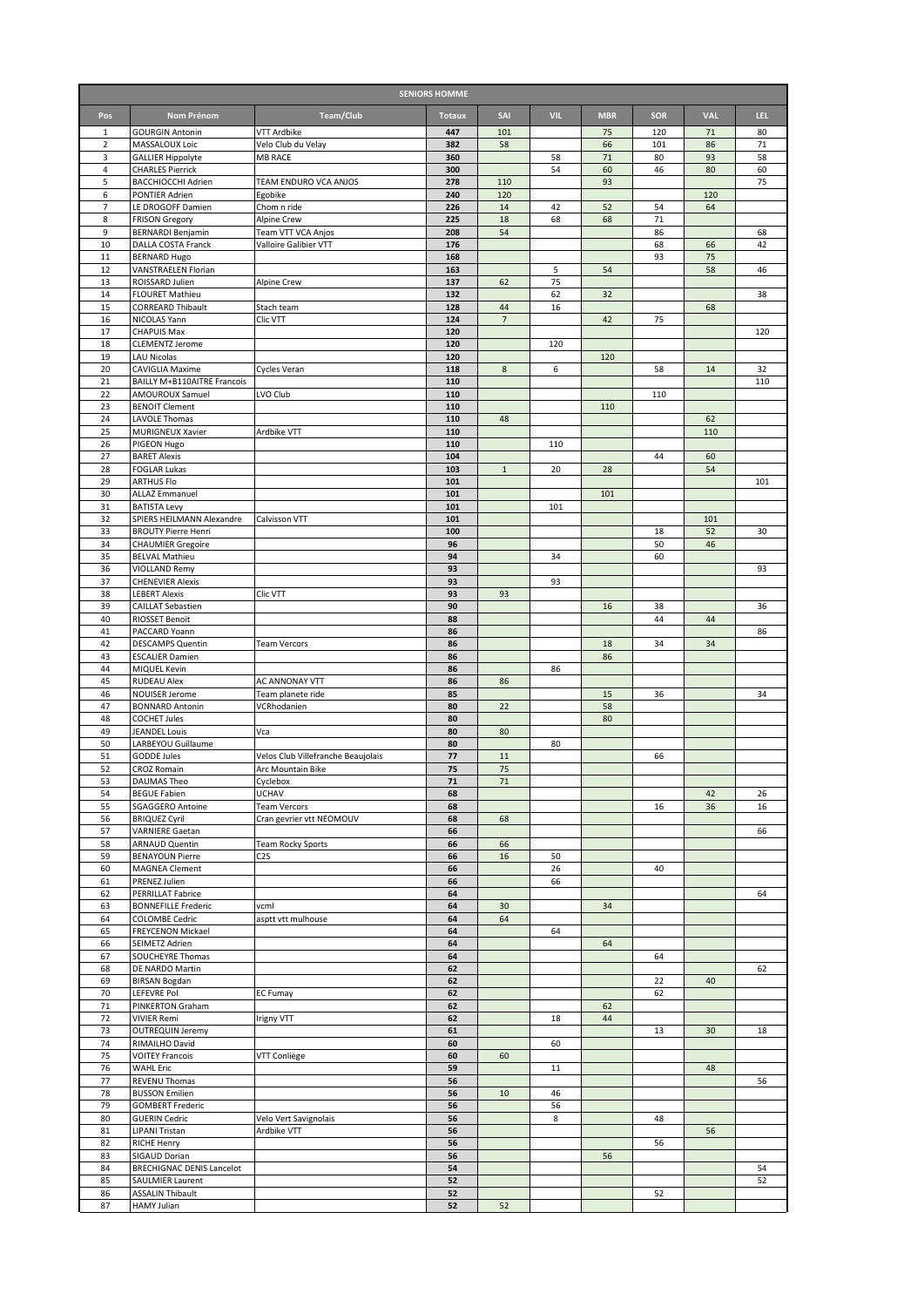| 88         | RAMADE Thomas                                  |                                | 52                                                  |    | 52             |                |                |                          |                         |
|------------|------------------------------------------------|--------------------------------|-----------------------------------------------------|----|----------------|----------------|----------------|--------------------------|-------------------------|
| 89         | <b>ROUX Pierre Ulysse</b>                      | <b>VC Saillans</b>             | 52                                                  | 20 |                |                |                | 32                       |                         |
| 90         | SEVESSAND Benjamin                             |                                | 50                                                  |    |                |                |                |                          | 50                      |
| 91         | <b>BEGIN Vincent</b>                           |                                | 50                                                  |    |                |                |                | 50                       |                         |
| 92         | <b>GRANET Jules</b>                            |                                | 50                                                  | 50 |                |                |                |                          |                         |
| 93<br>94   | MEUZARD Theo                                   | R-VTT                          | 50                                                  |    |                | 50             |                |                          |                         |
| 95         | <b>TEYSSIER Benjamin</b>                       | <b>BMX MEYIEU</b>              | 50<br>48                                            |    | 22             |                |                | 28                       | 48                      |
| 96         | RINALDI Edouard<br><b>BESSY Geoffrey</b>       |                                | 48                                                  |    |                | 48             |                |                          |                         |
| 97         | BROSSARD Jonathan                              |                                | 48                                                  |    | 48             |                |                |                          |                         |
| 98         | <b>FAUVELET Clement</b>                        | UC Monaco/ VIP BIKES           | 46                                                  | 46 |                |                |                |                          |                         |
| 99         | <b>GRENIER Anthony</b>                         |                                | 46                                                  |    |                | 46             |                |                          |                         |
| 100        | LE GUILLOUZIC Florent                          |                                | 44                                                  |    |                |                |                |                          | 44                      |
| 101        | <b>DUGARDIN Nicolas</b>                        | <b>Bike School Evolution</b>   | 42                                                  | 42 |                |                |                |                          |                         |
| 102        | <b>ROBERT Clement</b>                          |                                | 42                                                  |    |                |                | 42             |                          |                         |
| 103        | <b>FAURE Gregory</b>                           |                                | 40                                                  |    |                |                |                |                          | 40                      |
| 104        | <b>BOSC Mickael</b>                            |                                | 40                                                  |    |                | 40             |                |                          |                         |
| 105        | <b>DUCROS Loic</b>                             | Vélo club Roannais Section VTT | 40                                                  | 40 |                |                |                |                          |                         |
| 106        | <b>GANION Nicolas</b>                          | Clic VTT                       | 40                                                  | 26 | 14             |                |                |                          |                         |
| 107        | ROUX Sebastien                                 |                                | 40                                                  |    | 40             |                |                |                          |                         |
| 108        | <b>CHANCRIN Guillaume</b>                      | Lyon VTT                       | 39                                                  |    | 15             |                |                | 24                       |                         |
| 109        | <b>MASURIER Vivien</b>                         | VTT du Lac du Bourget          | 38                                                  |    |                | $\sqrt{2}$     | $\bf 8$        | 13                       | 15                      |
| 110        | <b>FRANCOZ Pierre</b>                          |                                | 38                                                  |    |                |                | 26             | 12                       |                         |
| 111        | <b>GIRARD Ludovic</b>                          |                                | 38                                                  |    |                |                |                | 38                       |                         |
| 112        | <b>KRIEG Samuel</b>                            |                                | 38                                                  |    |                | 38             |                |                          |                         |
| 113        | <b>LOUBET Romain</b>                           |                                | 38                                                  |    | 38             |                |                |                          |                         |
| 114        | PEYSSONNEAUX Sebastien                         |                                | 38                                                  | 38 |                |                |                |                          |                         |
| 115        | <b>COLLARD Thibault</b>                        |                                | 36                                                  |    | 36             |                |                |                          |                         |
| 116        | DOLGOS Robin                                   | <b>VTT FUN CLUB</b>            | 36                                                  | 36 |                |                |                |                          |                         |
| 117        | MILLAUD Martin                                 |                                | 36                                                  |    |                | 36             |                |                          |                         |
| 118        | FAVRE GIRAUD Yannick                           |                                | 34                                                  |    |                |                | 24             |                          | 10                      |
| 119        | <b>BAUSCHERT Alan</b>                          | VC Fidélio Manom               | 32                                                  | 32 |                |                |                |                          |                         |
| 120        | <b>GAUGAIN Valentin</b>                        |                                | 32                                                  |    | 32             |                |                |                          |                         |
| 121        | MATHIEU Axel                                   |                                | 32                                                  |    |                |                | 32             |                          |                         |
| 122        | <b>DULAC Victor</b>                            |                                | 30                                                  |    | 30             |                |                |                          |                         |
| 123        | PHILIS Laurent                                 |                                | 30                                                  |    |                |                | 30             |                          |                         |
| 124        | ROVELLI Julien                                 |                                | 30                                                  |    |                | 30             |                |                          |                         |
| 125        | <b>GUISTINI Francois</b>                       |                                | 29                                                  |    |                |                | $\overline{7}$ | 22                       |                         |
| 126        | <b>BOURGEOIS Pierre</b>                        |                                | 28                                                  |    |                |                |                |                          | 28                      |
| 127        | <b>DUPARCQ Lucas</b>                           |                                | 28                                                  | 28 |                |                |                |                          |                         |
| 128        | PAGES Simon                                    | Baragnas raid team             | 28                                                  |    | 28             |                |                |                          |                         |
| 129        | PANZUTI Adrien                                 |                                | 28                                                  |    |                |                | 28             |                          |                         |
| 130        | <b>BAS Van Son</b>                             |                                | 26                                                  |    |                | 26             |                |                          |                         |
| 131        | <b>BOUCHUT Thibaut</b>                         |                                | 26                                                  |    |                |                |                | 26                       |                         |
| 132        | COUQUE Gregory                                 |                                | 24                                                  |    |                |                |                |                          | 24                      |
| 133        | DELPIROUX Adrien                               |                                | 24                                                  |    |                | 24             |                |                          |                         |
|            |                                                |                                |                                                     |    |                |                |                |                          |                         |
| 134        | <b>DOUSSOT Francois</b>                        | 4M Enduro Team                 | 24                                                  |    | 24             |                |                |                          |                         |
| 135        | SYLVESTRE Jean Baptiste                        |                                | 24                                                  | 24 |                |                |                |                          |                         |
| 136        | <b>BOIS Florent</b>                            |                                | 22                                                  |    |                |                |                |                          | 22                      |
| 137        | <b>REYNAUD Vincent</b>                         |                                | 22                                                  |    |                |                | 20             |                          | $\overline{\mathbf{c}}$ |
| 138        | VIAULT Yoann                                   |                                | 22                                                  |    |                | 22             |                |                          |                         |
| 139        | <b>CLESSE Yann</b>                             |                                | 20                                                  |    |                |                |                |                          | 20                      |
| 140        | <b>BLETTON Gabriel</b>                         |                                | 20                                                  |    |                | 20             |                |                          |                         |
| 141        | <b>NEAMT Victor</b>                            |                                | 20                                                  |    |                |                |                | 20                       |                         |
| 142        | NICOLOT Jean Baptiste                          |                                | 18                                                  |    |                |                |                | 18                       |                         |
| 143        | MILLAUD Florian                                |                                | ${\bf 16}$                                          |    |                |                | 15             | $\,1\,$                  |                         |
| 144        | STEPKOWSKI Thierry                             |                                | 16                                                  |    |                |                |                | 16                       |                         |
| 145        | PATARIN Felix                                  |                                | 15                                                  |    |                |                |                | 15                       |                         |
| 146        | <b>SIMON Clement</b>                           | VTT Conliège                   | 15                                                  | 15 |                |                |                |                          |                         |
| 147        | <b>GALINDO Alexis</b>                          |                                | 14                                                  |    |                |                |                |                          | 14                      |
| 148        | <b>BOULAS Quentin</b>                          |                                | 14                                                  |    |                |                | 14             |                          |                         |
| 149        | LE FUR Loic                                    |                                | ${\bf 14}$                                          |    |                | 14             |                |                          |                         |
| 150        | <b>DOUCET Michael</b>                          |                                | 13                                                  |    |                |                |                |                          | 13                      |
| 151        | <b>GILLMANN Jean Nicolas</b>                   |                                | 13                                                  | 13 |                |                |                |                          |                         |
| 152        | PONTIUS Yann                                   |                                | 13                                                  |    | 13             |                |                |                          |                         |
| 153        | WIELAND Max                                    |                                | 13                                                  |    |                | 13             |                |                          |                         |
| 154        | <b>VOISIN Baptiste</b><br><b>BORRUT Armand</b> |                                | ${\bf 12}$                                          |    |                |                |                |                          | 12                      |
| 155<br>156 | COURSIMAULT Antoine                            |                                | 12<br>12                                            |    | 12             |                | 12             |                          |                         |
| 157        |                                                | Evolution VTT Saint Dié        | ${\bf 12}$                                          | 12 |                |                |                |                          |                         |
| 158        | <b>GASPARD Gregory</b><br>SAUTEREAU Victor     |                                | 12                                                  |    |                | 12             |                |                          |                         |
| 159        | <b>COLARD Theo</b>                             |                                | 11                                                  |    |                |                |                |                          | 11                      |
| 160        | ALBARRAS Gaetan                                |                                | 11                                                  |    |                | 11             |                |                          |                         |
| 161        | <b>LEROY Remi</b>                              |                                | 11                                                  |    |                |                |                | 11                       |                         |
| 162        | PANON Yannick                                  |                                | 11                                                  |    |                |                | 11             |                          |                         |
| 163        | <b>ABERT Fabien</b>                            |                                | ${\bf 10}$                                          |    | 10             |                |                |                          |                         |
| 164        | <b>HEULOT Fabien</b>                           |                                | 10                                                  |    |                |                |                | 10                       |                         |
| 165        | LAMOISE Guilhem                                | Valloire Galibier VTT          | 10                                                  |    |                |                | 10             |                          |                         |
| 166        | <b>MONNIN Ludovic</b>                          |                                | 10                                                  |    |                | 10             |                |                          |                         |
| 167        | LECLERC Christophe                             |                                | 9                                                   |    |                |                |                |                          | 9                       |
| 168        | <b>BRUNE Yves</b>                              |                                | 9                                                   |    |                | 9              |                |                          |                         |
| 169        | <b>GAMBIER Edouard</b>                         | <b>Bike club Mours</b>         | 9                                                   | 9  |                |                |                |                          |                         |
| 170        | <b>IMBERT Christophe</b>                       |                                | 9                                                   |    | 9              |                |                |                          |                         |
| 171        | <b>JULIEN Guerin</b>                           |                                | 9                                                   |    |                |                |                | 9                        |                         |
| 172        | TRANCHAND Arnaud                               |                                | 9                                                   |    |                |                | 9              |                          |                         |
| 173        | <b>MAINIL Matthieu</b>                         |                                | 8                                                   |    |                |                |                | 8                        |                         |
| 174        | <b>MASSON Stephane</b>                         |                                | 8                                                   |    |                | 8              |                |                          |                         |
| 175        | <b>VUARGNOZ Adrien</b>                         |                                | $\overline{\mathbf{z}}$                             |    |                |                |                |                          | 7                       |
| 176        | <b>COLRAT Gabin</b>                            |                                | $\overline{7}$                                      |    | $\overline{7}$ |                |                |                          |                         |
| 177<br>178 | DI CIOCCO Geoffrey<br><b>GERARD Yann</b>       |                                | $\overline{\phantom{a}}$<br>$\overline{\mathbf{z}}$ |    |                | $\overline{7}$ |                | $\overline{\phantom{a}}$ |                         |